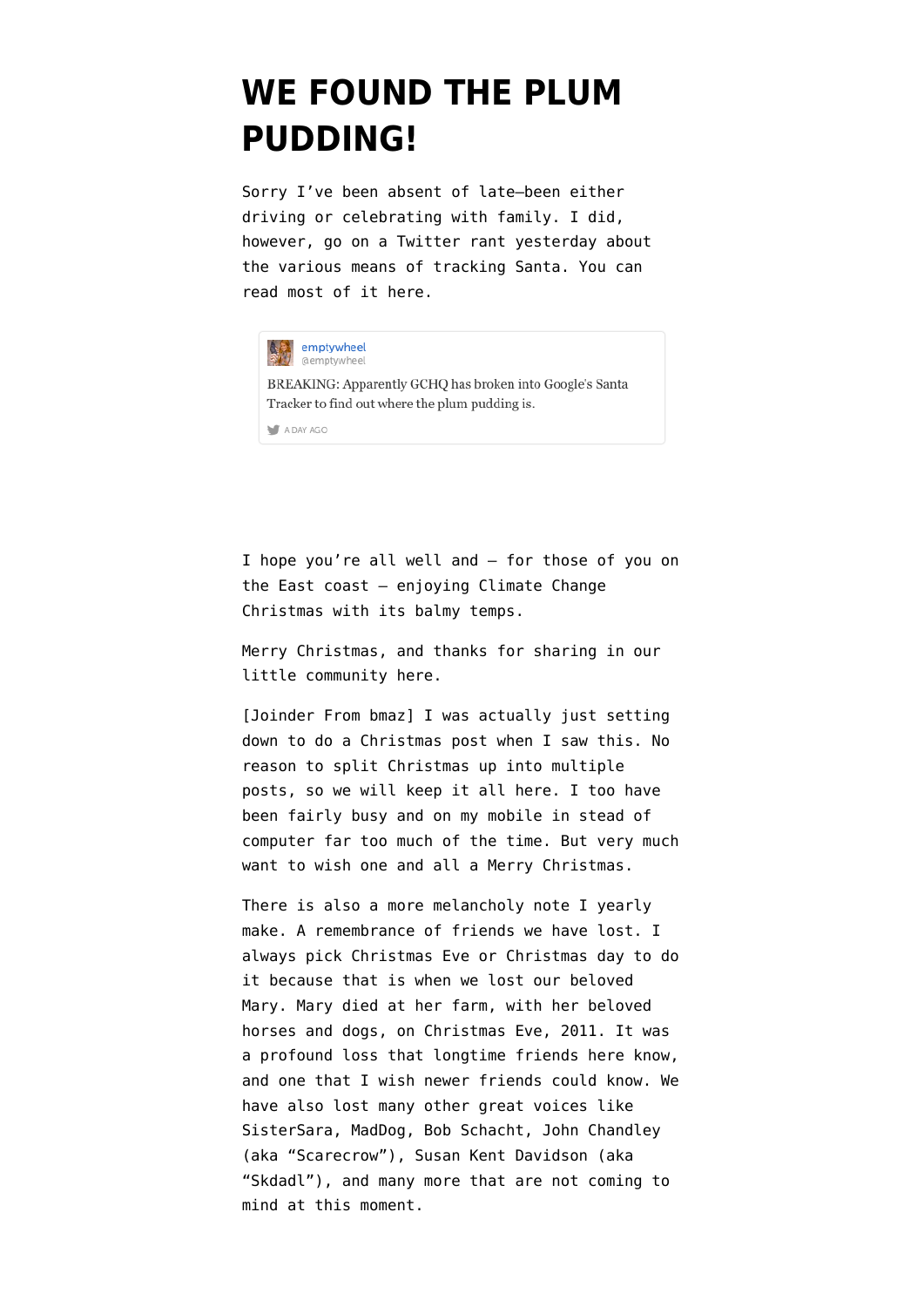So, as we rejoice in the friends we have, please take a moment to think fondly of those we have lost. Cheers, and salute! to one and all.

## **["RIGHTEOUS:" NOAH'S](https://www.emptywheel.net/2014/01/03/righteous-noahs-arks-funding-woes/) [ARK'S FUNDING WOES](https://www.emptywheel.net/2014/01/03/righteous-noahs-arks-funding-woes/)**

The Noah's Ark Amusement Park plan [may](http://www.bloomberg.com/news/2014-01-03/noah-s-ark-risks-collapse-without-bond-buyers-by-february.html) [collapse](http://www.bloomberg.com/news/2014-01-03/noah-s-ark-risks-collapse-without-bond-buyers-by-february.html) by February because of funding woes.



A Kentucky theme park to be built around a full-scale replica of [Noah's Ark](http://arkencounter.com/blog/wp-content/uploads/2013/10/ark-plaza.jpg) may sink unless investors purchase about \$29 million in unrated municipal bonds by Feb. 6.

The northern Kentucky city of Williamstown in December issued taxable debt for affiliates of Answers in Genesis, a Christian nonprofit, data compiled by Bloomberg show.

Even though \$26.5 million of securities have been sold, the project needs to sell at least \$55 million in total to avoid triggering a redemption of all the bonds, Ken Ham, the nonprofit's president, said in an e-mail to supporters yesterday. Without the proceeds, construction funding will fall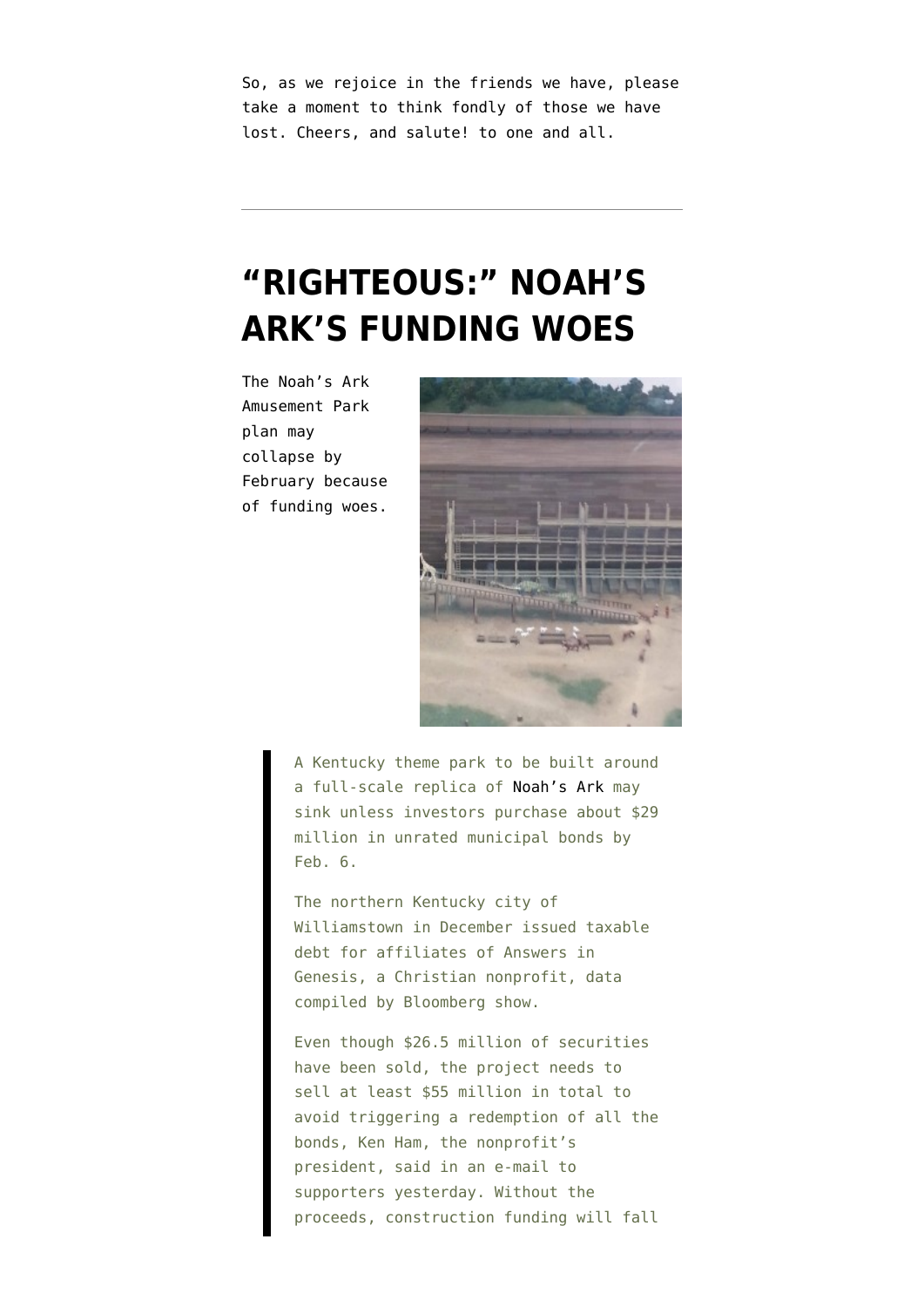short, he said.

"We still need those Ark supporters who weren't able to purchase the Ark bonds at closing to prayerfully consider participating in a secondary bond delivery at the level they had indicated to us," Ham said. "Will you please step out in faith with us?"

Proceeds are intended to help build a 510-foot (155.4-meter, or 300 cubit) wooden ship, the centerpiece of a planned biblical theme park called Ark Encounter.

I find the possibility that Noah's Ark may go unfunded remarkable, given one of my favorite details from the affiliated Creation Museum.

As the picture above shows, the Creation people believe the dinosaurs marched onto the Ark along with all the other 2-by-2s. Somehow, that helps them prove the dinosaurs were killed in the Flood rather than killed off by natural selection or a meteor or climate change.\*

But once you've got dinosaurs (and giraffes) on the Ark, you create another problem: the Ark must be veryvery big. I forget how big they said it was, but it was veryvery big (510 feet? That wouldn't fit dinosaurs!).



And that creates another problem.

How did Noah and his family build such a veryvery big Ark by themselves?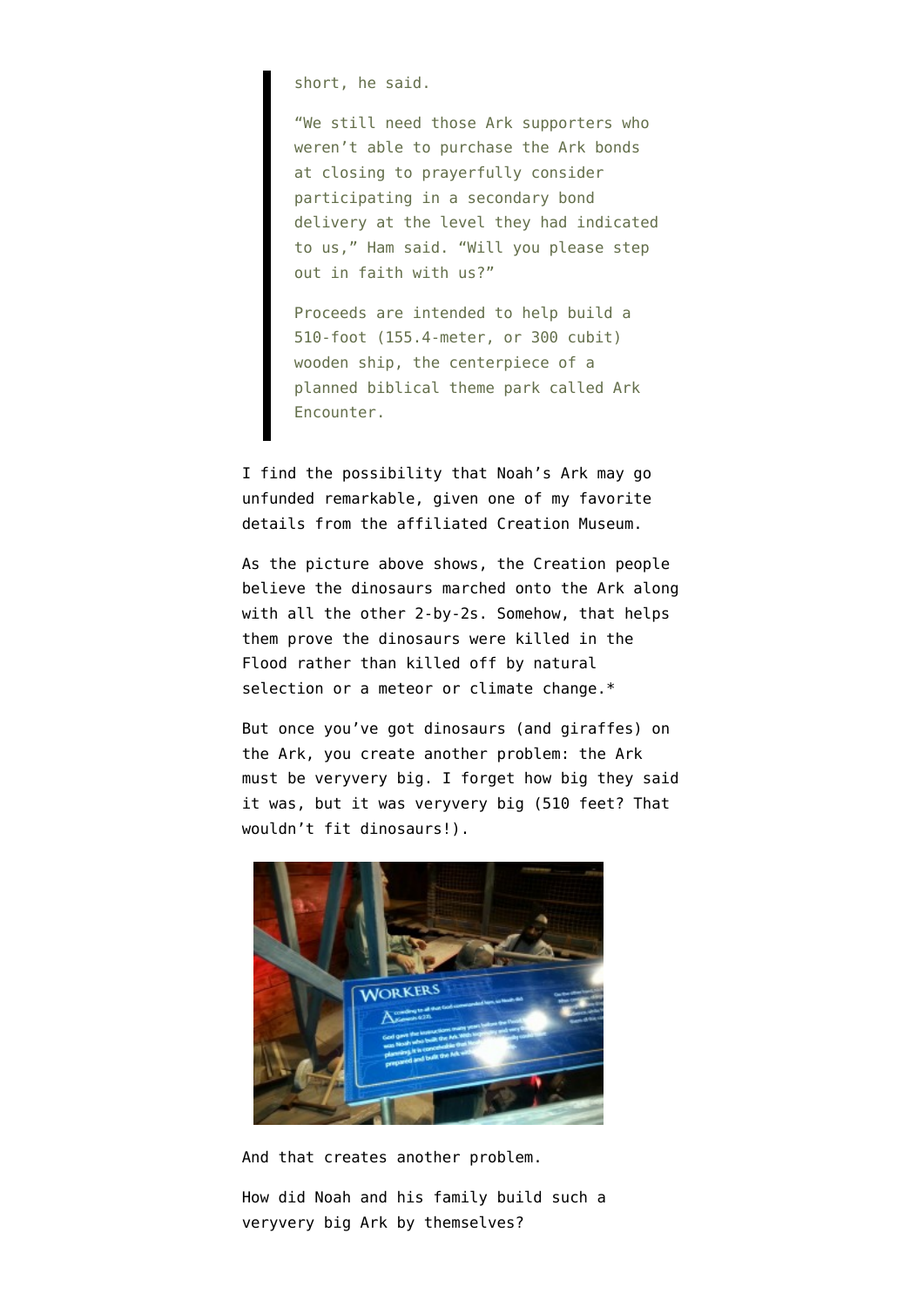One exhibit provides some possible answers, but doesn't claim to know. God gave advance warning to Noah, you see, so maybe he and his sons really did build such a veryvery big Ark by themselves.

> With ingenuity and very thorough planning, it is conceivable that Noah and his family could have built the ark without any help.

The exhibit went to the trouble of [inventing](http://www.emptywheel.net/wp-content/uploads/2014/01/131204-Creation-Workers-2.jpg) [another possible solution,](http://www.emptywheel.net/wp-content/uploads/2014/01/131204-Creation-Workers-2.jpg) complete with mannequins depicting it: labor.

> On the other hand, his family did not have to build the ark alone. After centuries of righteous living, Noah may have been wealthy enough to hire shipbuilders. Paid workers may have been his audience, while Noah, a "preacher of righteousness," warned them of the coming judgment. [my emphasis]

The Creation people didn't consider another likely solution, if Noah had help, which is that he had slaves. Perhaps they didn't consider it because it would conflict with another explanation the Museum offers, that [only a](http://www.emptywheel.net/wp-content/uploads/2014/01/131204-Mark-of-Ham.jpg) [distorted view of the Bible would justify](http://www.emptywheel.net/wp-content/uploads/2014/01/131204-Mark-of-Ham.jpg) [slavery](http://www.emptywheel.net/wp-content/uploads/2014/01/131204-Mark-of-Ham.jpg) (implying too that the many societies that enslaved in the name of Christianity have nothing to do with the nice Creation people).

But even if Noah actually paid his workers, it seems, he would have been the kind of boss who lets his employees slave over building a veryvery big Ark for months and years, but then leaves them to die in a massive Flood right after they've built it.

You know? A "righteous" employer.

The other thing we learn from this exhibit, of course, is that righteous people get the money they need to build their Arks.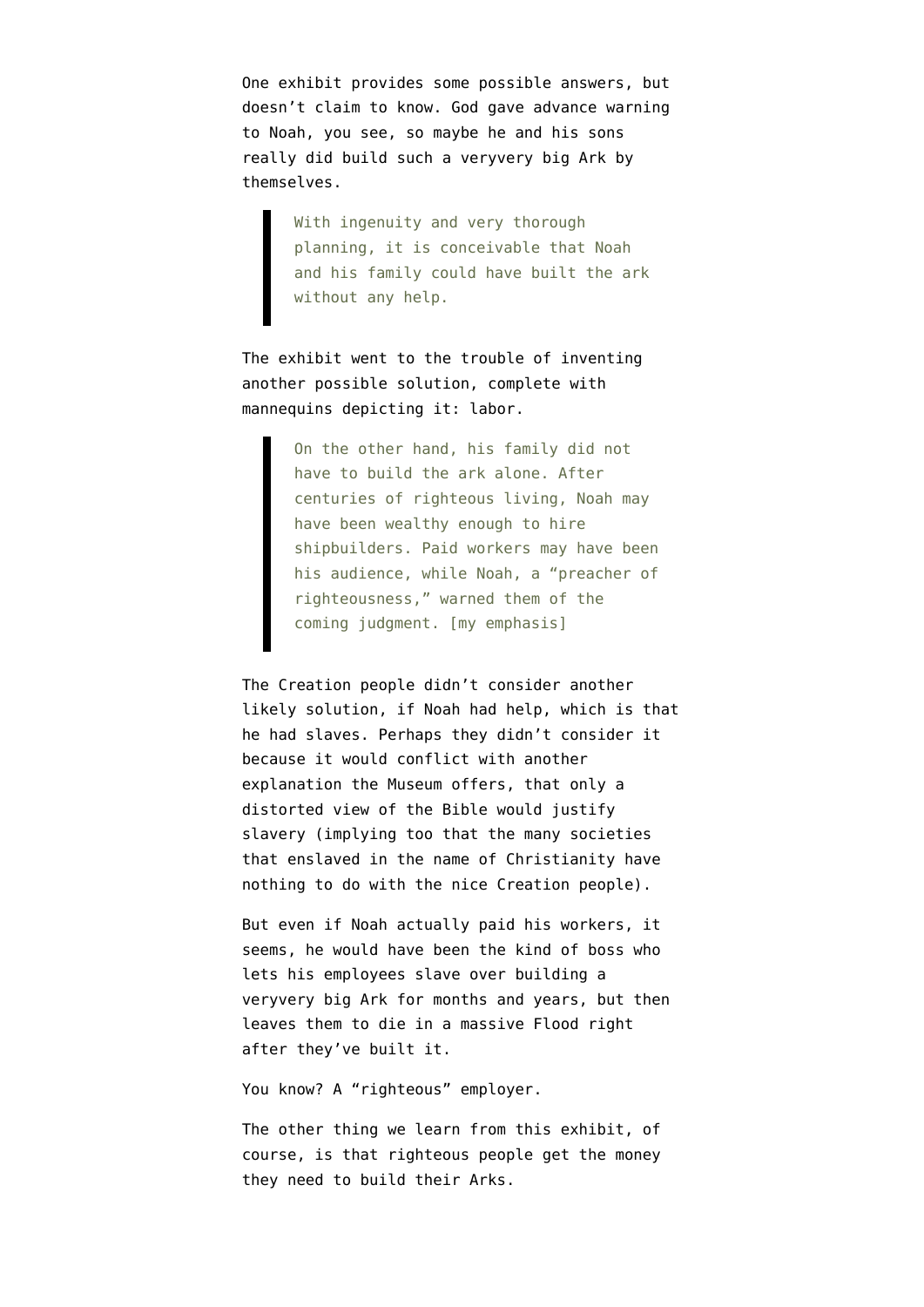\*No, I don't understand how the Flood killed off the dinosaurs if they got on the Ark, as depicted in one of the dioramas at the museum prepping for the Ark Park. If they got on the Ark, wouldn't they still be running around? Maybe Noah's family ate them?

#### **[HAPPY NEW YEAR!](https://www.emptywheel.net/2013/12/31/happy-new-year-2/)**

Tap tap.

Is this thing on?

I understand the blog (or rather our host) went down for several hours today. The outage lasted from Youngstown to Toledo in my world. Sorry about that!

But now Mr. EW and McCaffrey the MilleniaLab and I are safe in our home, surrounded by .75″ of ice under the 2″ of snow that fell while we were gone, relaxing and eating vegetables after 10 days full of meat and cookies and chocolate, hunkering down for a quiet night to celebrate the New Year (I'll be in bed long before 2013 will be).

May you all have a safe and happy evening. May the B1G prevail tomorrow.

And may the New Year bring just as many wonderful and smart readers as those who graced this blog all year. Thanks for making what we do possible!

Happy and safe New Year to all!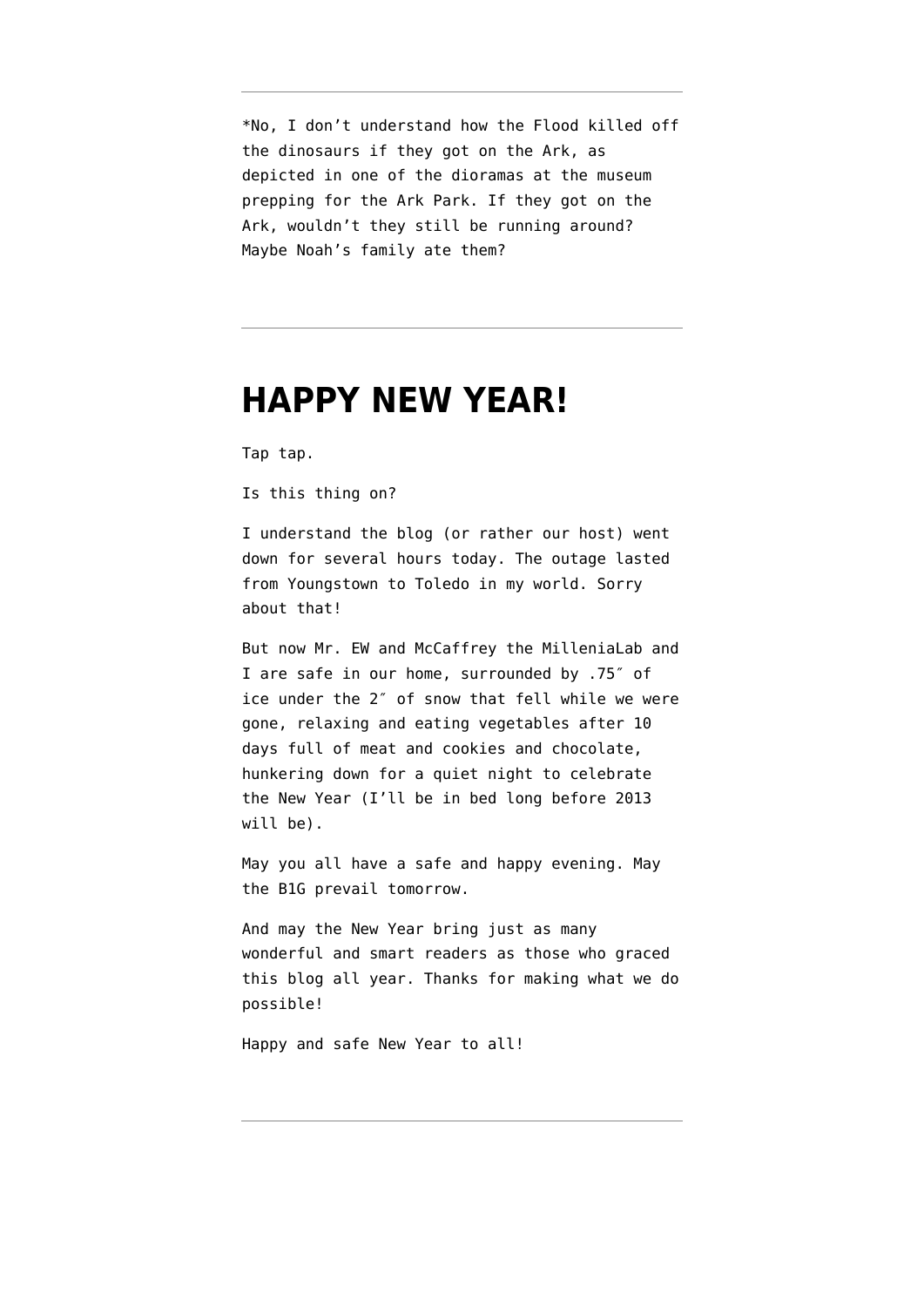## **[THANKSGIVING:](https://www.emptywheel.net/2013/11/28/thanksgiving-scarcity-among-bounty/) [SCARCITY AMONG](https://www.emptywheel.net/2013/11/28/thanksgiving-scarcity-among-bounty/) [BOUNTY](https://www.emptywheel.net/2013/11/28/thanksgiving-scarcity-among-bounty/)**

Some of you may have alread y grown tired of my tweets expres sing



awe that, rather than the 15 pound turkey I had ordered from [our farmers,](http://www.cranedancefarm.com/index.php?option=com_content&task=view&id=23&Itemid=43) I came home Tuesday with a 21 pounder. They just didn't have any smaller birds this year, it seems.

So there she is, our enormous bird, all slathered with bacon, also from Jill and Mary, far more than we need but enough that we'll be enjoying (frozen) leftovers until summer.

It somehow feels appropriate that the turkeys are so big this year.

Last year, the farmers in Michigan — and those of us who purchase directly from them — seemed to reach Thanksgiving with a shocked worry. The summer of drought had devastated key Michigan crops, especially the state's tart cherries. You couldn't find Michigan pears and other orchard crops were similarly scarce. Meat farmers, even those who rely on local grains, had to cope with CAFOs from Indiana buying up all Michigan's straw and grain; people thinned herds because there wasn't enough food to make it through the winter. A number of the farmers we rely on seemed worried whether they would make it.

So while this year's record floods brought new worries, when the crops all came in in order, and in great bounty, it was a relief. Fat Al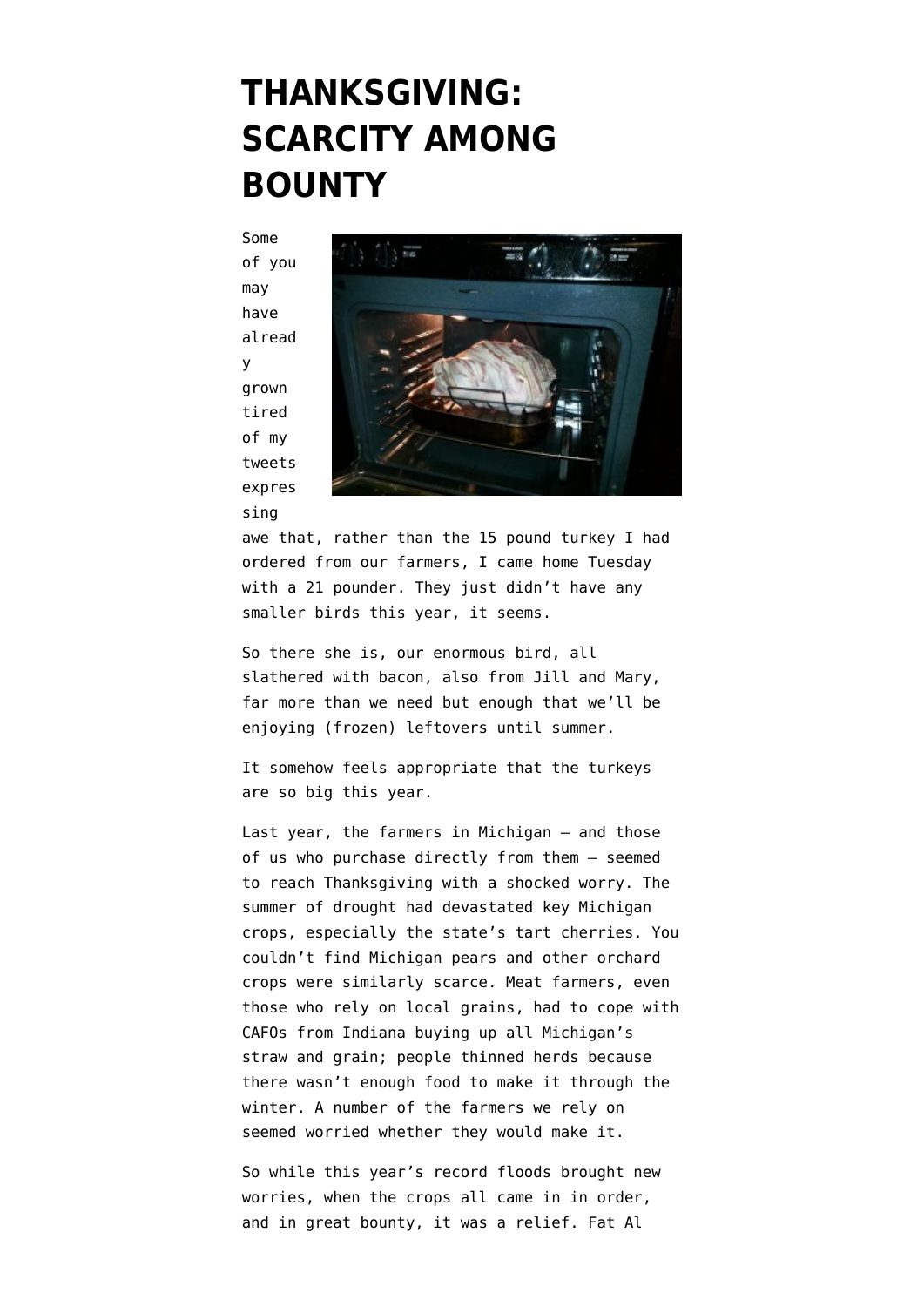Gore hadn't done us in yet! I had enough tart cherries to dry and will still have MI pears in the fridge for several weeks yet. A [local craft](http://virtuecider.com/our-story/) [cider maker](http://virtuecider.com/our-story/) recently told me that scores of farmers with orchards of old, forgotten (but tasty!) apple varietals could save those orchards because they had a buyer for their boom harvest this year. And for Mr. EW and I, in the home we moved into the day before Thanksgiving last year, we've even still got green tomatoes, kale, and carrots from our garden.



The harves t was especi ally genero us this year.

But I'm also acutely aware that so many Michiganders — my neighbors — enjoy little of that bounty. MI was in a depression before the economy crashed, and too many people have never recovered. Because our [unemployment remains](http://www.detroitnews.com/article/20131126/BIZ/311260099) [among the highest,](http://www.detroitnews.com/article/20131126/BIZ/311260099) Michiganders will have access, still, to somewhat extended unemployment benefits. But every one of those long-term unemployed represents a family that may never recover from financial setback. Add in the cuts to food stamps, and I worry that what Mother Nature has spared (thus far), our dysfunctional society has condemned to suffer.

And so as we sit down to our MI [wine](http://www.verterrawinery.com/) and turkey and bacon and [brussel sprouts](http://vegangr.com/2012/10/a-trip-to-the-ham-family-farm/) and [spuds](http://visser-farms.com/) and sage-and-sunchoke-stuffing and [cranberries](http://www.berry-bunch.com/index.htm) and [pumpkin pie](http://www.michigansugar.com/) and [cream](http://hilhofdairy.com/), I will be grateful for this year's bounty. I will be thankful for the gifts my family provided me and the support and community our readers have given. I will be grateful for that enormous turkey.

But let's remember those who face scarcity among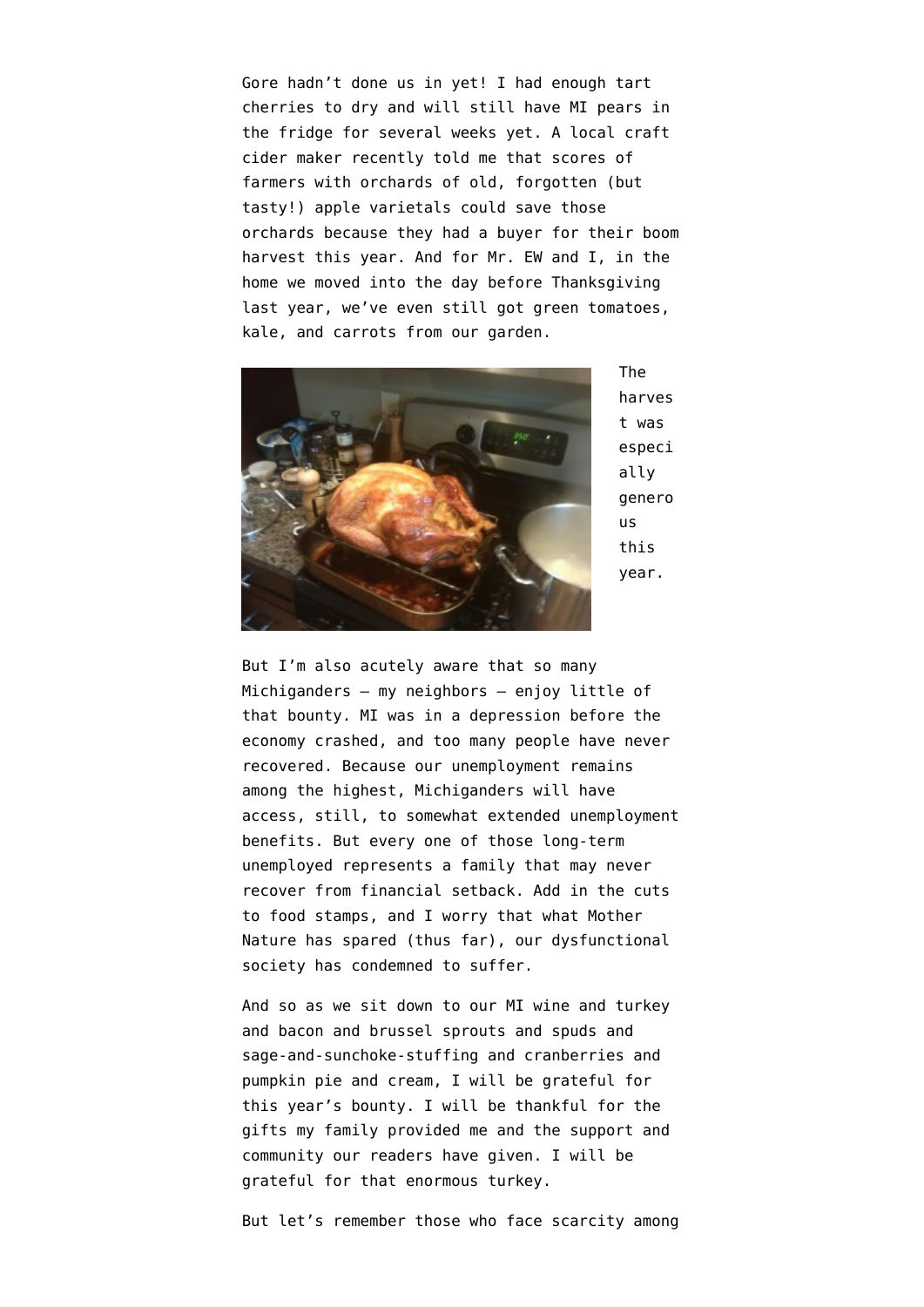the bounty.

Updated with pic of done turkey. Before the 7.5 pounds of leftovers, I mean.

# **[EMPTYWHEEL](https://www.emptywheel.net/2013/09/09/fundraising-update/) [FUNDRAISER —](https://www.emptywheel.net/2013/09/09/fundraising-update/) [HALFWAY THERE](https://www.emptywheel.net/2013/09/09/fundraising-update/)**

We're halfway done with the Emptywheel Two Millionth Visitor Fundraiser. We've had a great response so far, but that number represents just a fraction of regular readers. If you value what we do, please consider a donation.You can donate via PayPal

```
here: Donate
```
Or send snail mail to:

Emptywheel, LLC P.O. Box 1673 Grand Rapids, Michigan 49501-1673

Thanks to all who have donated generously in the past — and for those who can support us now.

## **[THE EMPTYWHEEL TWO](https://www.emptywheel.net/2013/09/05/the-emptywheel-two-million-visit-fundraiser/) [MILLION VISIT](https://www.emptywheel.net/2013/09/05/the-emptywheel-two-million-visit-fundraiser/) [FUNDRAISER](https://www.emptywheel.net/2013/09/05/the-emptywheel-two-million-visit-fundraiser/)**

I've been so busy covering the Syria war effort and NSA spying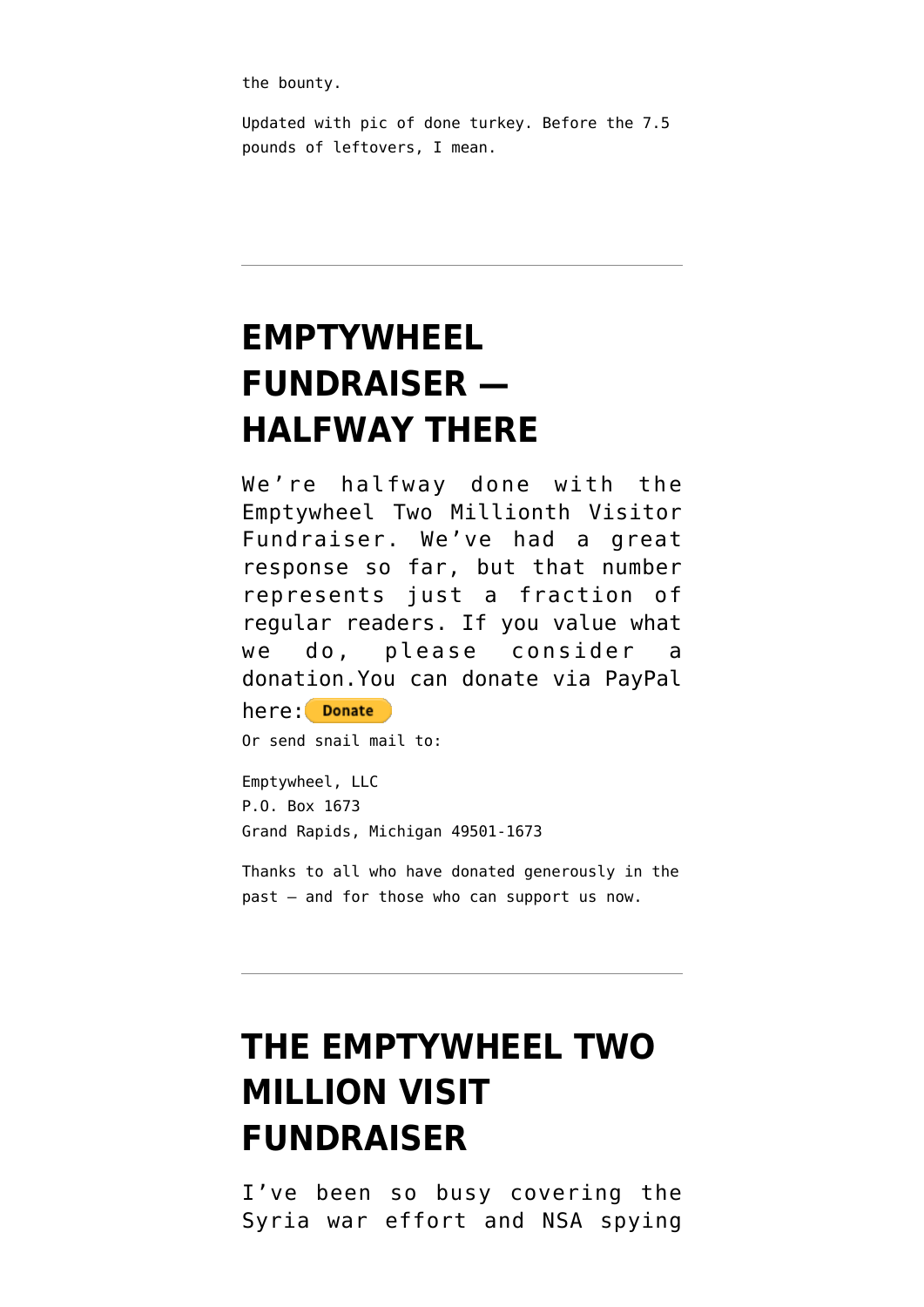that I almost missed it: on September 6, we will receive our two millionth visitor. To celebrate that fact — and to ensure we can keep doing this work — we're going to have a week-long fundraiser. You can donate via

PayPal here: Donate

Or send snailmail to:

Emptywheel, LLC P.O. Box 1673 Grand Rapids, Michigan 49501-1673

Thanks to all who have donated generously in the past — and for those who can support us now.

### **[GONE FISHIN' HIKIN',](https://www.emptywheel.net/2013/03/21/gone-fishin-hikin-ham-and-bourbon-in/) [HAM, AND BOURBON-IN'](https://www.emptywheel.net/2013/03/21/gone-fishin-hikin-ham-and-bourbon-in/)**

[youtube]hOxz-jyDwr0[/youtube]

It's that time of year: when Mr. EW and I celebrate St. Pattys, his birthday, our anniversary, and my birthday (and, this year, our friend Catie's birthday, too).

We'll be doing it, for the next 5 days or so, in KY's Red River Gorge — sandstone like you'd expect to find in the Southwest, but with rhododendrons growing everywhere instead of saguaros.

Then we'll be heading on a Bourbon and ham pilgrimage. We're not Bourbon drinkers, so include your advice in comments!

Thing is, while Red River Gorge is beautiful, it also is one of the places in the US that still has godawful Intertoobz and wireless connectivity. Blame Mitch McConnell for screwing his constituents, I guess.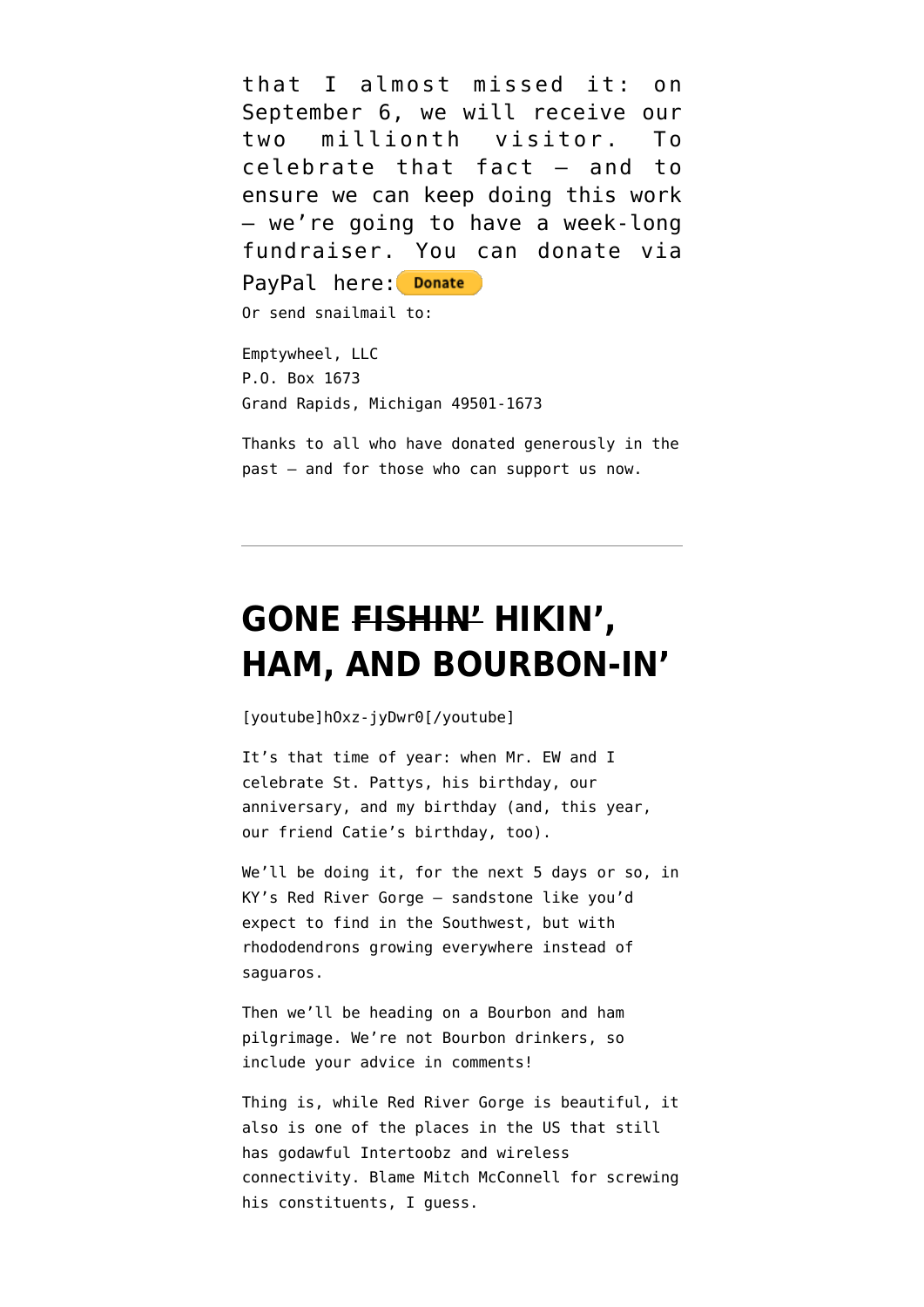So I'll probably be mostly absent from these parts until Wednesday and only somewhat present until whenever we decide to return home to Beer Mecca from Bourbon Mecca.

Sadlly, bmaz (and Jim and Rayne) will have to make do with whatever leftovers are in the likker cabinet until I can stock it with Bourbon again. I'm sure he'll make do!

## **[THANKS TO MICHIGAN'S](https://www.emptywheel.net/2012/11/22/thanks-to-michigans-farmers-for-the-bounty/) [FARMERS FOR THE](https://www.emptywheel.net/2012/11/22/thanks-to-michigans-farmers-for-the-bounty/) [BOUNTY](https://www.emptywheel.net/2012/11/22/thanks-to-michigans-farmers-for-the-bounty/)**



Every year on this day, I thank the great Michig

an producers—and [for some years, I've been](http://www.emptywheel.net/2009/11/26/giving-thanks-for-the-richness-of-michigan/) [cooking Thanksgiving using only Michigan](http://www.emptywheel.net/2009/11/26/giving-thanks-for-the-richness-of-michigan/) [producers,](http://www.emptywheel.net/2009/11/26/giving-thanks-for-the-richness-of-michigan/) with just a few ingredient exceptions–who bring us our meal.

Our food was brought to use by many of [the same](http://www.emptywheel.net/2011/11/24/in-thanks-for-michigans-bounty/) [farmers and artisans as last year,](http://www.emptywheel.net/2011/11/24/in-thanks-for-michigans-bounty/) though I made my pie crust with whole wheat pasty flour from the [Jennings Brothers](http://www.realtimefarms.com/source/270001/jennings-bros-stone-ground-grains), and we'll be drinking Bells and Bowers Harbor this year instead of Founders and Brys Estate.

But I want to focus on the eggs that will go into our pumpkin pie.

You see, it's been a really tough year for eggs in MI. Many chickens died in the heat wave in June. Then, with the drought, pastured chickens had to work harder to eat and weren't producing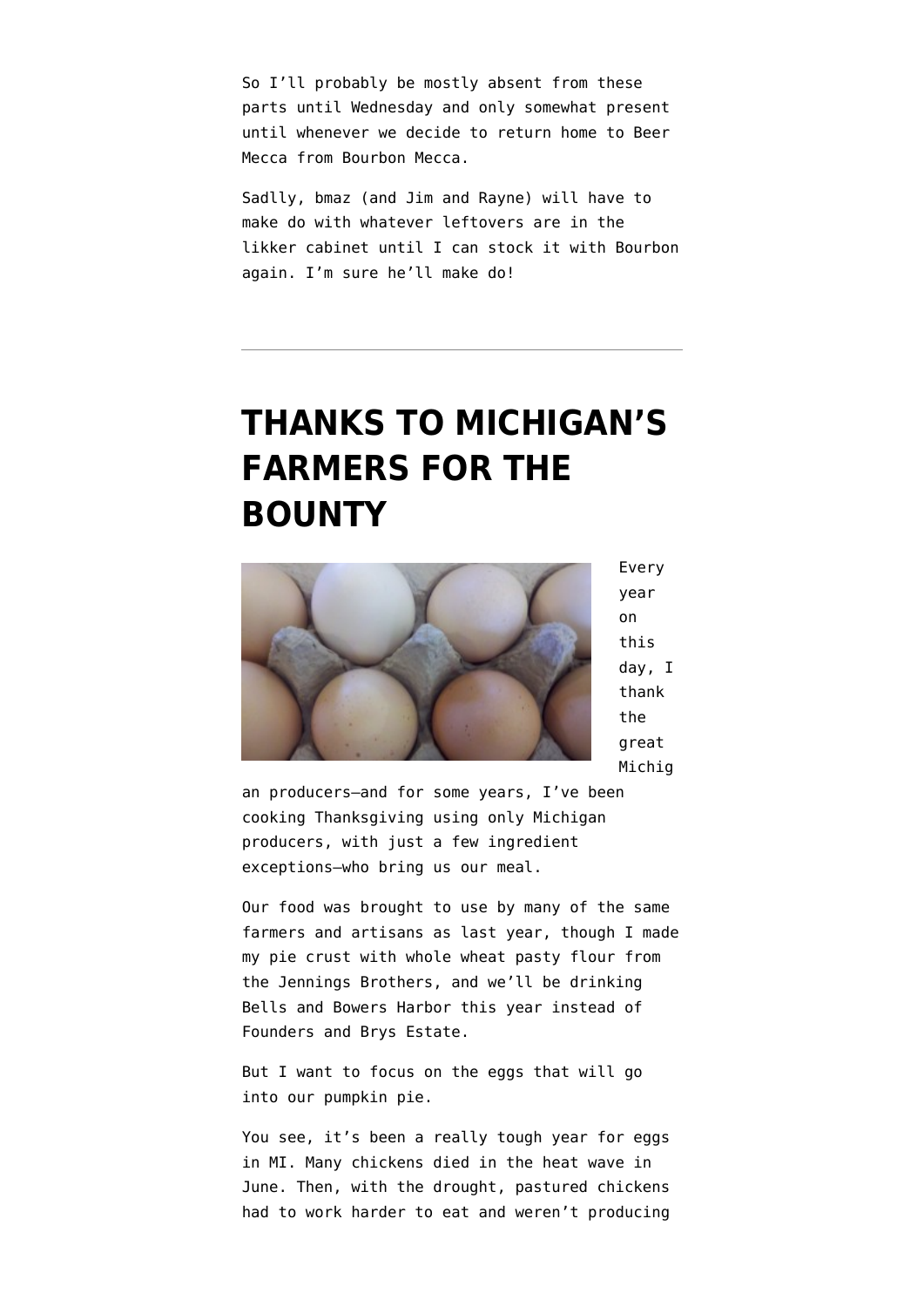much as a result. And naturally raised chickens are going to be laying almost no eggs this time a year: Mother Nature gives her chickens more time off than Wal-Mart gives its workers?

Mind you, I've still been able to get eggs. But eggs—along with stone fruit, particularly tart cherries and peaches, which were devastated by our spring heat wave followed by frost—eggs are one of the things that made an urban girl like me realize how devastating the weather was.

If I had to work hard to remember to ask for eggs ahead of time, think how hard the farmers were working to keep their chickens healthy?

So it was mighty humbling the other day when our farmer handed me eggs. Humbling, because I didn't think there'd be eggs for purchase in any case. Particularly humbling because she just gave them to me. "Here, don't tell anyone." (So I'm telling all of you, just "protecting my sources"!)

Something as prosaic as eggs, become a precious gift due to the rhythm of nature but also the very unnatural thing weather has become.

The food we share on this holiday is always precious, whether it comes from a local farmer or a big supermarket. It's the sharing, after all, that makes it precious. We're probably going to need a lot more of that sharing in the years to come.

Thanks to all of you for sharing with us here–may that gracious sharing continue through the next year!

#### **[EMPTYWHEEL: OVER 1](https://www.emptywheel.net/2012/10/08/emptywheel-over-1-million-amazing-readers-served/) [MILLION AMAZING](https://www.emptywheel.net/2012/10/08/emptywheel-over-1-million-amazing-readers-served/)**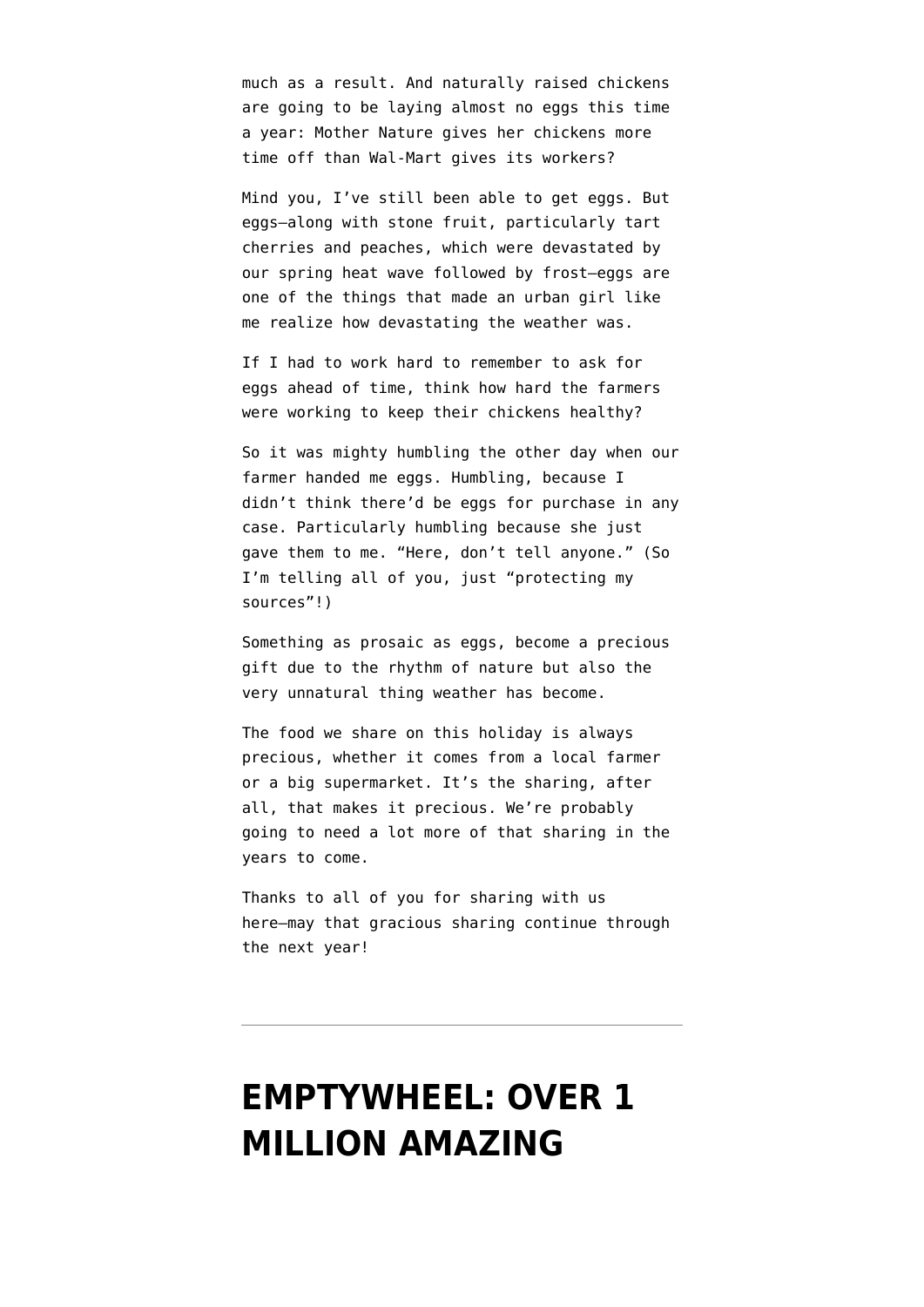#### **[READERS SERVED](https://www.emptywheel.net/2012/10/08/emptywheel-over-1-million-amazing-readers-served/)**

Sometime after 2AM ET last night, emptywheel.net received its 1 millionth visitor.

I had planned a big party to celebrate the milestone, but have been buried, as always and missed the event.

But I do want to thank all of the readers here who contribute so much to the discussion. And thanks to Jim and bmaz, who help keep the site hopping.

If you're so inclined, please consider [donating](http://www.emptywheel.net/support-us/) so we can keep this site going for another million readers.

#### **[TRAVELING WHEELS](https://www.emptywheel.net/2012/06/07/traveling-wheels/)**

Hello one and all, and greetings from lovely downtown Providence, Rhode Island. Marcy and I are both here for Netroots Nation; she has been in town since yesterday, and I just arrived this morning. We will both be here through Sunday afternoon.

So far Marcy and Jim have kept up regular posting, which is fortunate because I had a literal clusterfuck of problems rain on me yesterday which I was supposed to be providing content and getting ready to go. I have no idea what substantive posting we will do, so Jim may be piloting the ship. I'm a gonna guess he may want to be trash talking about Alabama, an SEC team, [finally breaking through and winning the](http://www.usatoday.com/sports/college/softball/story/2012-06-07/alabama-wins-ncaa-softball-championship/55435050/1) [Women's College World Series](http://www.usatoday.com/sports/college/softball/story/2012-06-07/alabama-wins-ncaa-softball-championship/55435050/1) in softball. Credit where due, they rolled the two other best teams in the brackets, Oklahoma and ASU.

More importantly, if any of you are at Netroots, or in the vicinity, we would love to say hi. Leave a note here, or just find us – we are wearing [stinking badges!](http://www.youtube.com/watch?v=-lj056ao6GE)